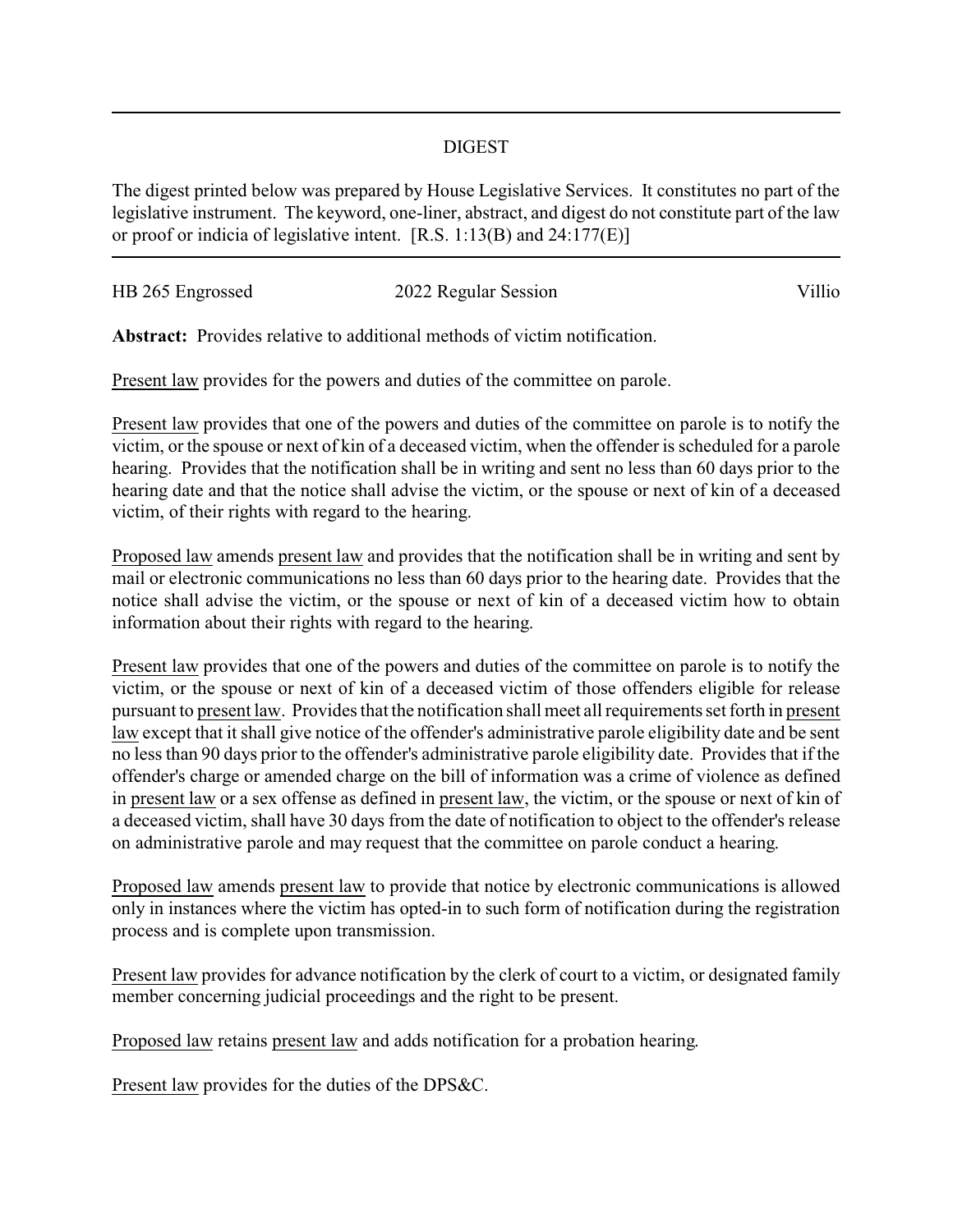Present law provides that one of the powers and duties of the DPS&C, at the time of the appeal, discharge, or parole of an inmate including a juvenile inmate, is to notify the victim, family member, or witness, by certified mail of such appeal or release upon filing of a victim notice and registration form by a victim or a family member, or a witness.

Proposed law amends present law to provide that one of the powers and duties of the DPS&C, at the time of the appeal, discharge, or parole of an inmate including a juvenile inmate, is to notify all registered persons by mail or electronic communications of such appeal or release.

Proposed law provides that the DPS&C shall notify the victim or the victim's family, all persons who have filed a victim registration and notification form, the appropriate law enforcement agency, and the appropriate district attorney no later than 60 days prior to release of an inmate who has been convicted of a crime of violence or a sex offense as provided in present law.

Proposed law provides that notice by electronic communications is allowed only in instances where the victim has opted-in to such form of notification during the registration process and is complete upon transmission.

Present law provides that in the event of an escape or absconding by an inmate including a juvenile inmate, from any facility under the jurisdiction of the DPS&C, corrections services, it shall be the duty of the department to immediately notify the victim, family member of the victim, or witness, at the most current address or phone number on file with the department, of the escape by the most reasonable and expedient means possible.

Proposed law amends present law to provide that the DPS&C shall have the duty to immediately notify the victim, family member of the victim, or witness, at the most current address or phone number on file with the department, and via electronic communication, of the escape by the most reasonable and expedient means possible.

Proposed law provides that notice by electronic communications is complete upon transmission.

Present law provides that a victim or victim's family shall have the right to make written and oral statements as to the impact of the crime at any hearing before the Bd. of Pardons or committee on parole and to rebut any statements or evidence introduced by the inmate or defendant. Provides that the victim or the victim's family, a victim advocacy group, and the district attorney or his representative may also appear before the board or committee in person or by means of telephone communication from the office of the local district attorney.

Proposed law amends present law to provide that the victim or the victim's family, a victim advocacy group, and the district attorney or his representative may also appear before the board or committee in person or by means of teleconference or telephone communication.

(Amends R.S. 15:574.2(D)(9) and R.S. 46:1844(B), (N), and (O))

Summary of Amendments Adopted by House